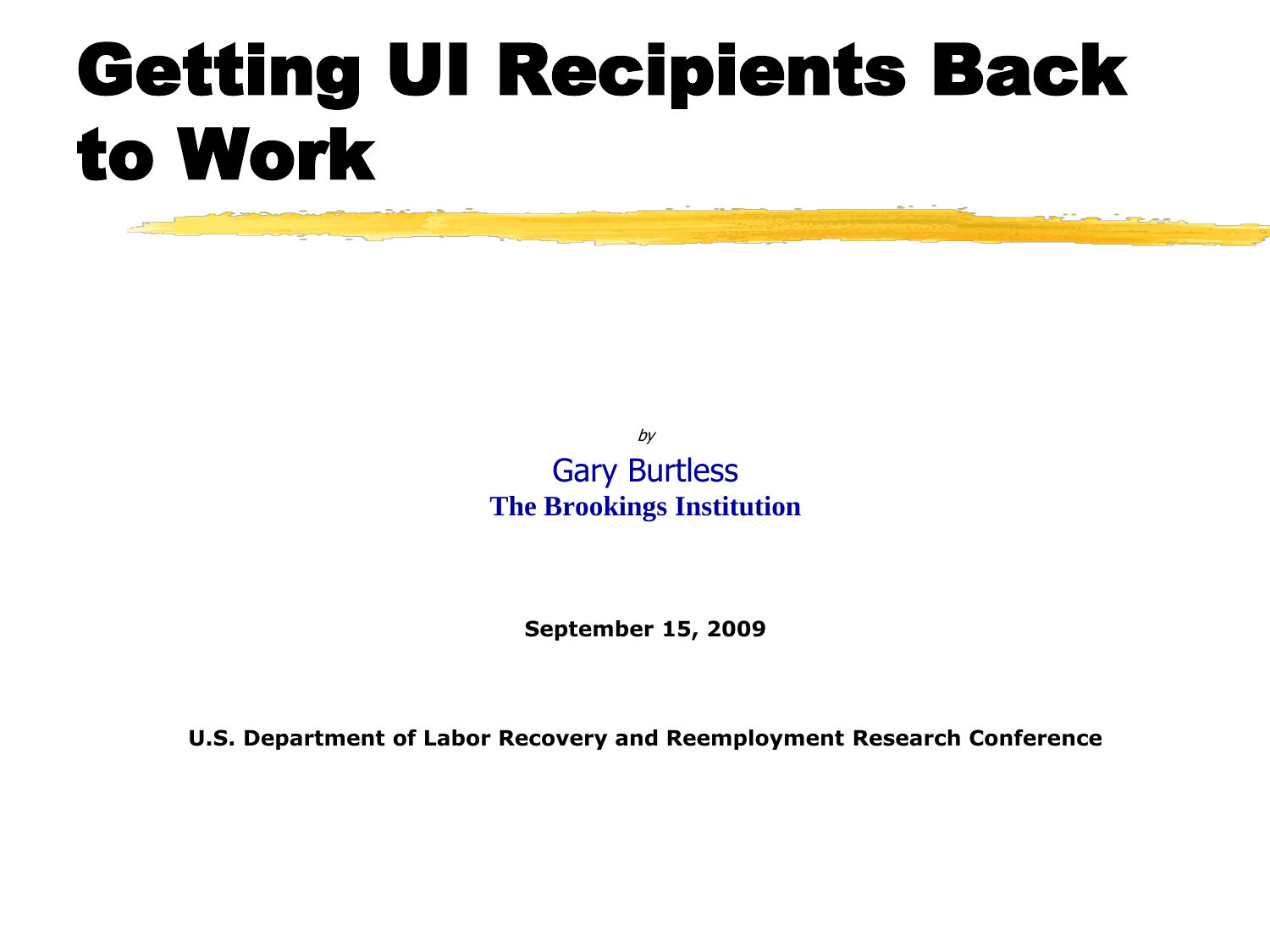#### Getting the unemployed back to work

- **Financial incentives** 
	- **Reemployment bonuses**
	- **Earnings insurance**
	- **Theorem 1 Tweaking the UI benefit formula**
- **Reemployment services** 
	- **Job search assistance**
	- **Worker profiling**
- **Worker retraining** 
	- **Hard-to-employ groups**
	- Experienced displaced workers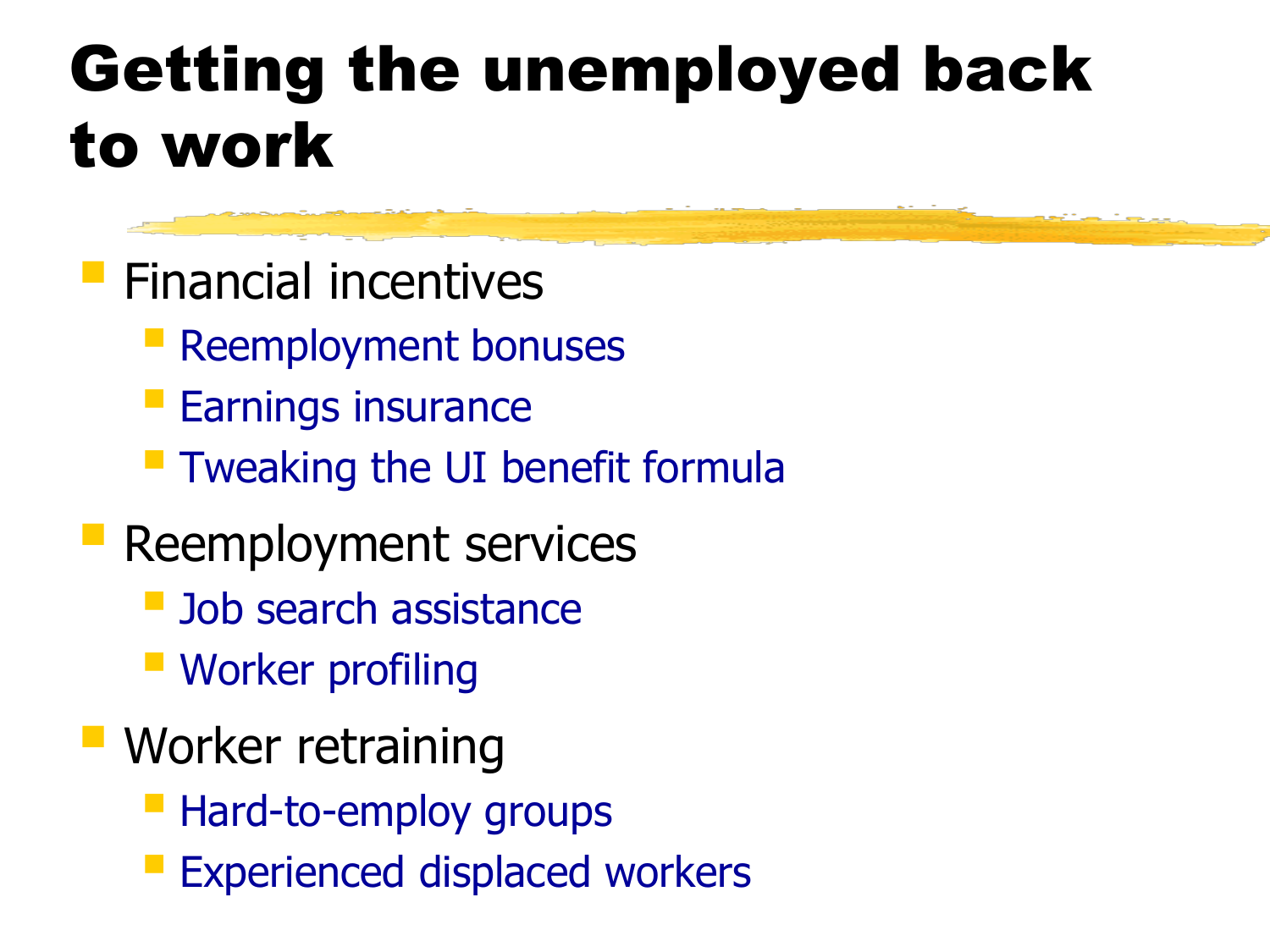## Speedier reemployment? Or better jobs when reemployed?

- **One theory of UI is that it should help** workers obtain a better job match
	- **A** "better" match is one that ought to last longer
- *Alternative theory*: Program should be structured to minimize duration of unemployment spells … regardless of impact on quality of job match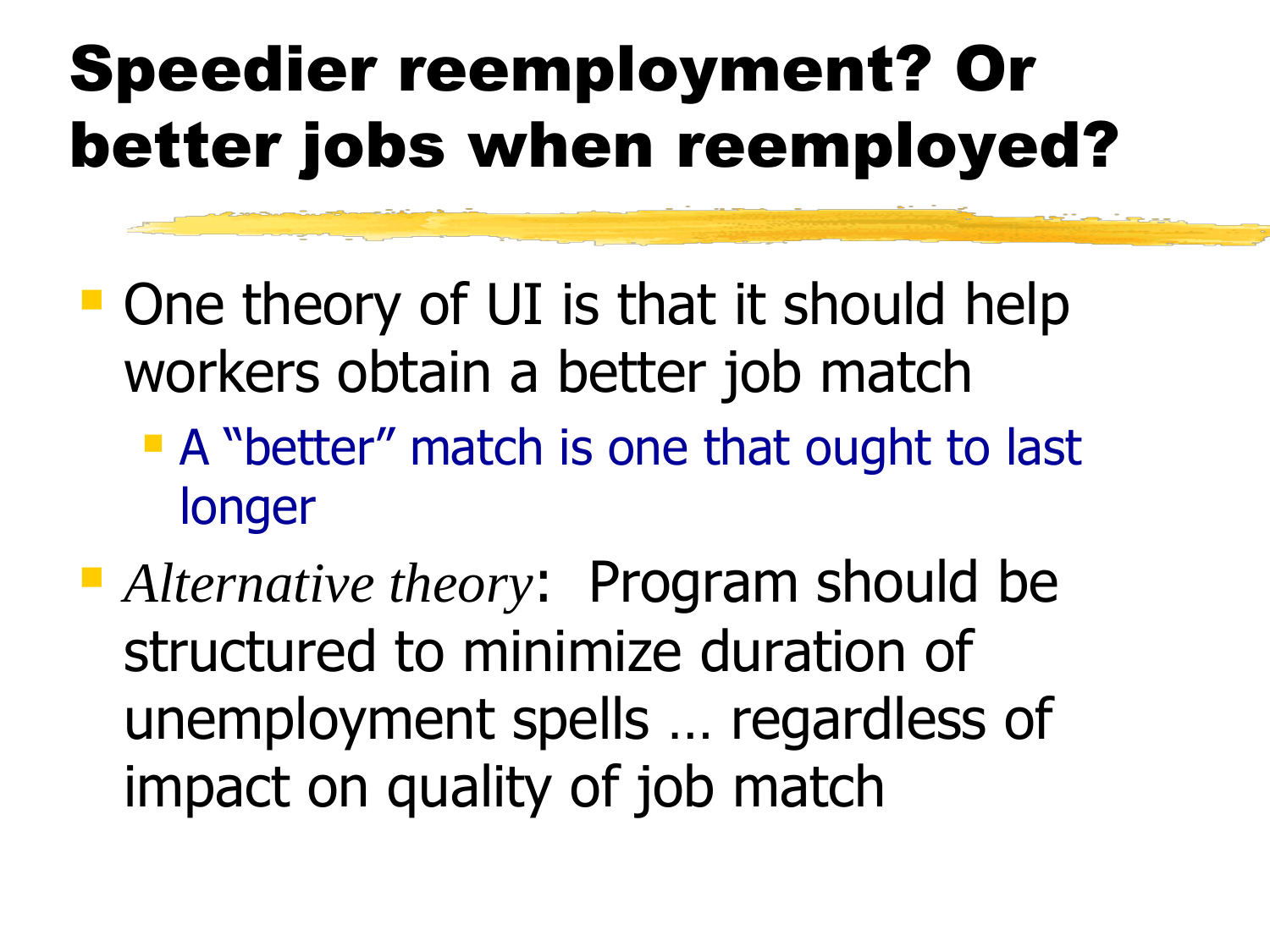## Speedier reemployment? Or better jobs when reemployed?

- **Basic question: From whose perspective** should we evaluate the gains from reemployment?
	- **The worker?**
	- **The UI system?**
	- **U.S. society more generally?**
- **Improved worker incomes vs. Bigger surplus /** Smaller deficit in government budgets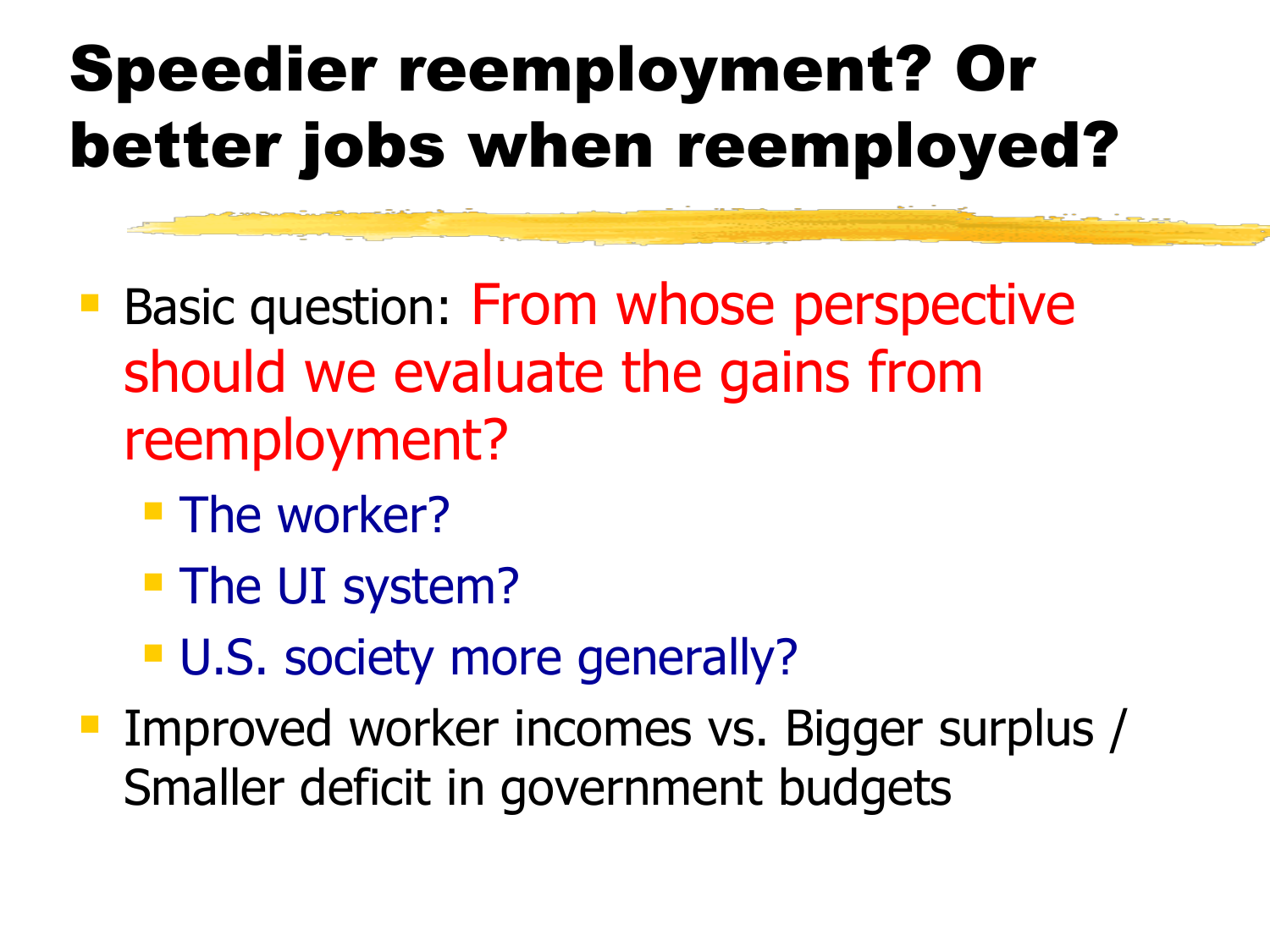# Financial incentives

- **Reemployment bonuses: Modest but detectable** effects. Financial benefit obtained by workers, not by the UI system.
- **Earnings insurance: Only one evaluated test -**Canada's Earnings Supplement Project.
- **Both programs provide time-limited financial** incentives for UI recipients to become quickly reemployed.
- **Neither had a sizeable effect on average** unemployment spells.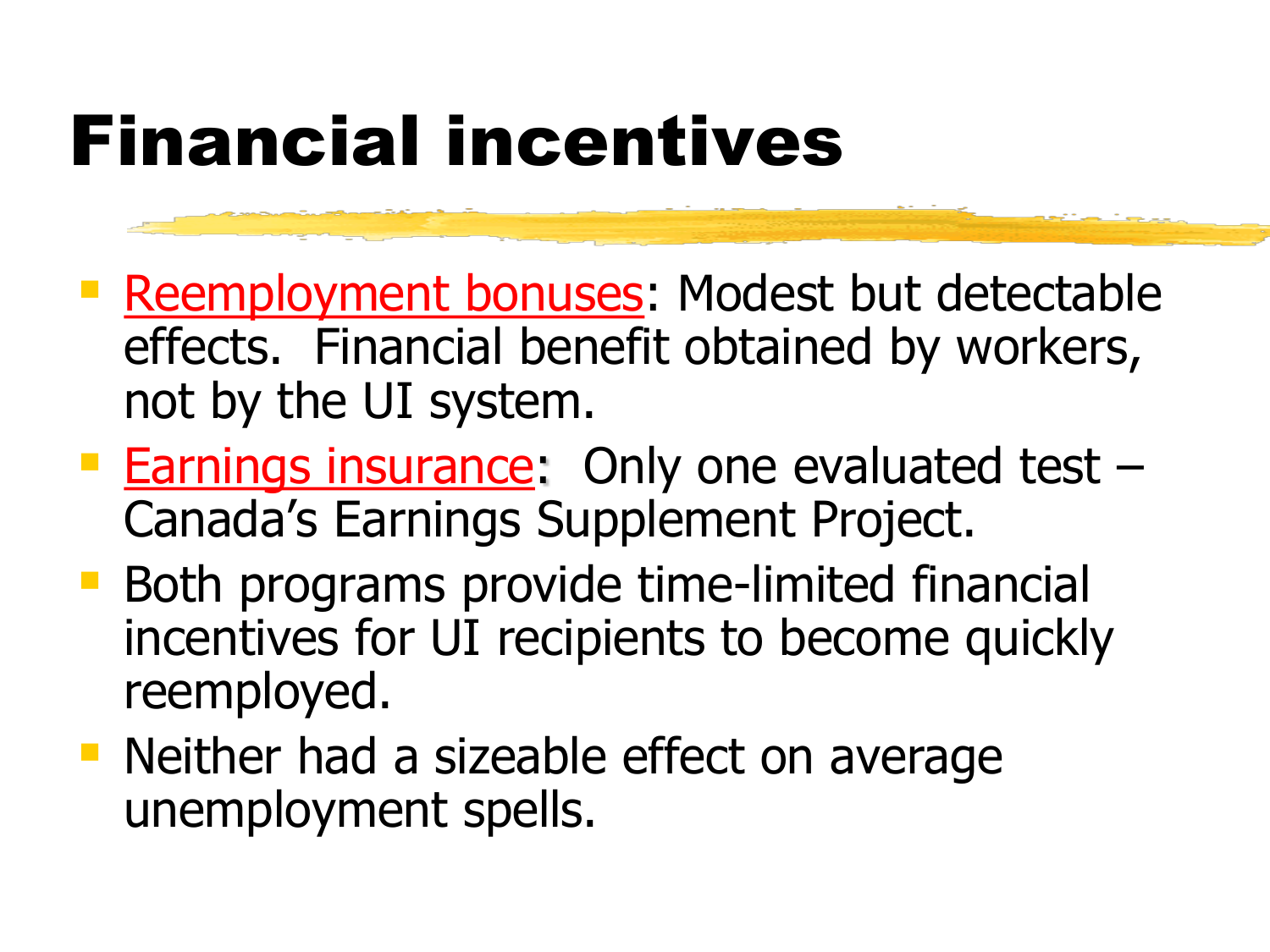# Canada's ESP: Design

- **Workers given 12 weeks to find a job.**
- Supplement payments replaced 75% of difference between new and old wage.
- **Maximum weekly supplement payment: \$250/wk.**
- **Supplement payable for up to 2 years after date the** supplement offer was made.
- Qualifying jobs had to be full time (30 hrs/wk.)
- Job with former employer was *not* a qualified job.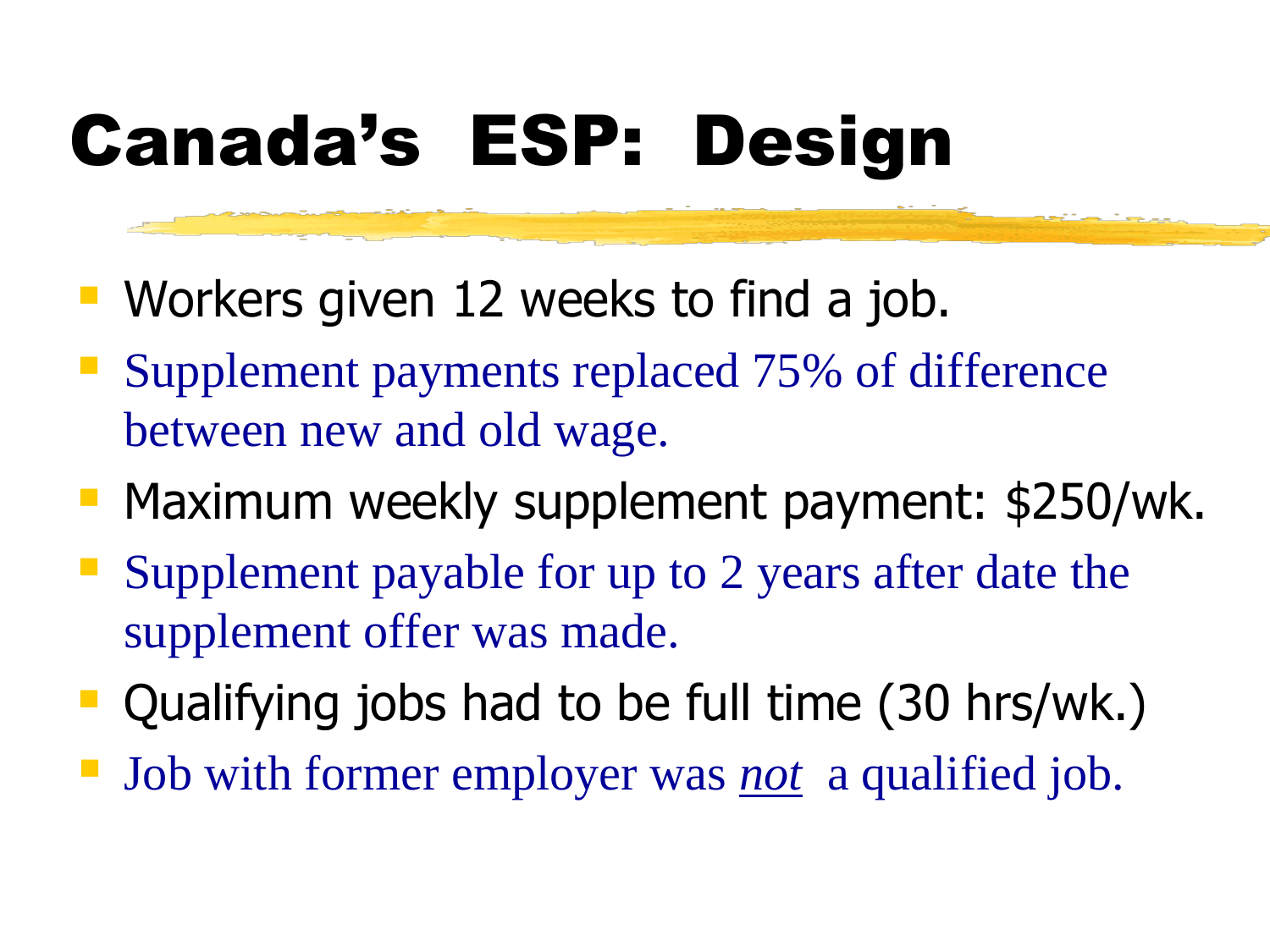# Canada's ESP: Results

- Only 4.7% of UI recipients in treatment group ever received a supplement payment.
- By month 24 after random assignment, just 1.5% of treatment group was collecting a payment.
- Median months of supplement payments:  $8\frac{1}{2}$ .
- Median total supplement amount: \$2,700.
- Impact on UI benefit payments: **+2.1%** *(insignificant)*
- Impact on UI benefit duration: **+1.5%** *(insignificant)*
- Verdict: **Failure**.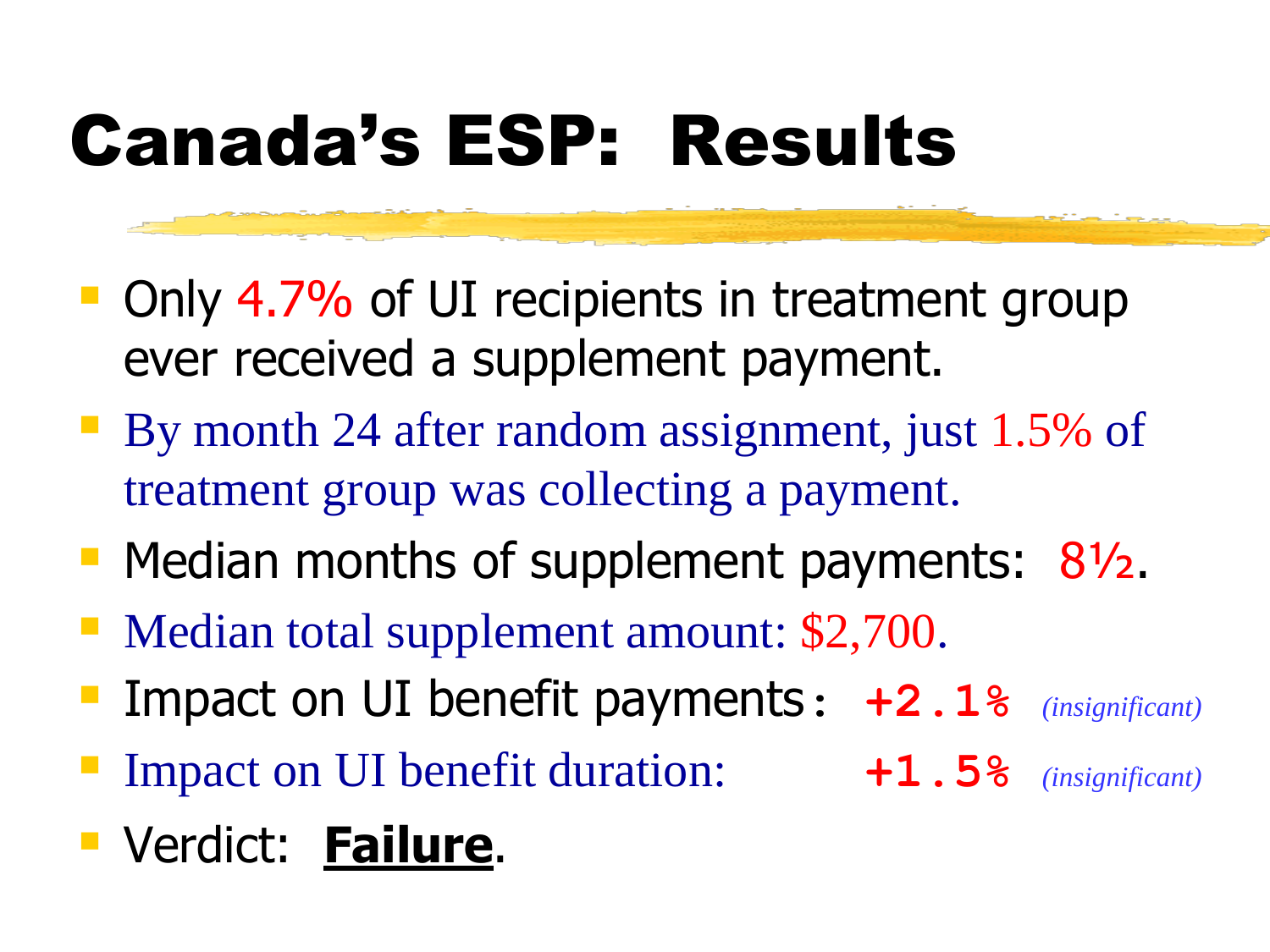# Canada's ESP: Problems

- **If the vears before random assignment,** average person in treatment & control samples received **65 weeks** of UI / **\$17,000** UI benefits.
- **Percent of treatment-group and control sample** members who expected to be recalled to their previous jobs: **88%.**
- Among workers who *did not* expect to be recalled to their old jobs, percent who received a supplement payment: **13.3%** (vs. 4.7% take-up in entire treatment-group sample).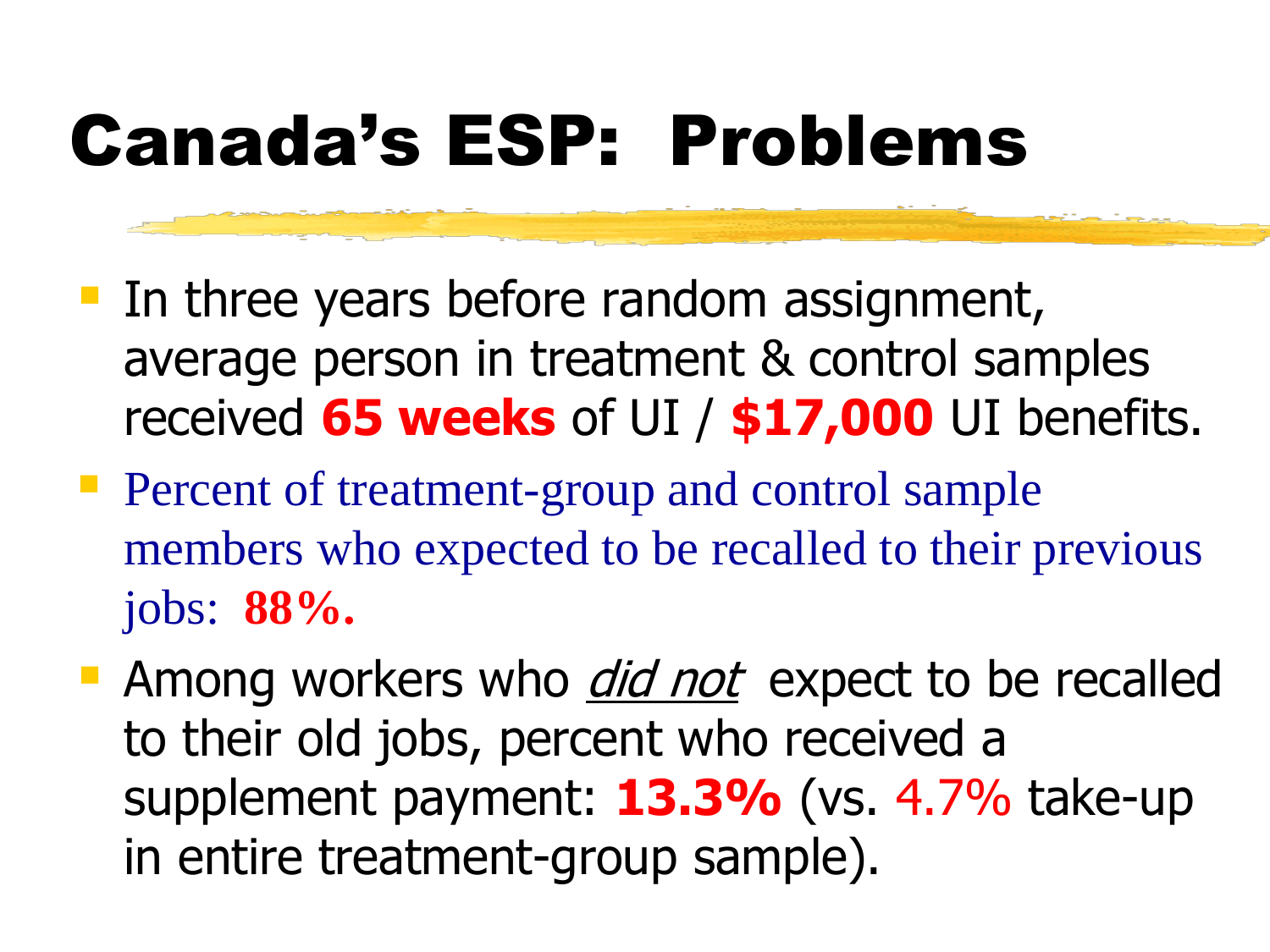## Canada's ESP: Implications for USA

- **Fig. 2** Few newly displaced U.S. workers have received as much UI or experienced as much recent unemployment as ESP counterparts.
- Far fewer U.S. displaced workers expect to be recalled by former employer. (88% expected recall in ESP)
- **Earnings insurance provides income protection that** *may* encourage faster reemployment
- It can also be viewed as partial compensation for currently uncompensated income losses: Wage reductions after reemployment.
- **Plus, it has smaller adverse incentive effects than long**duration UI.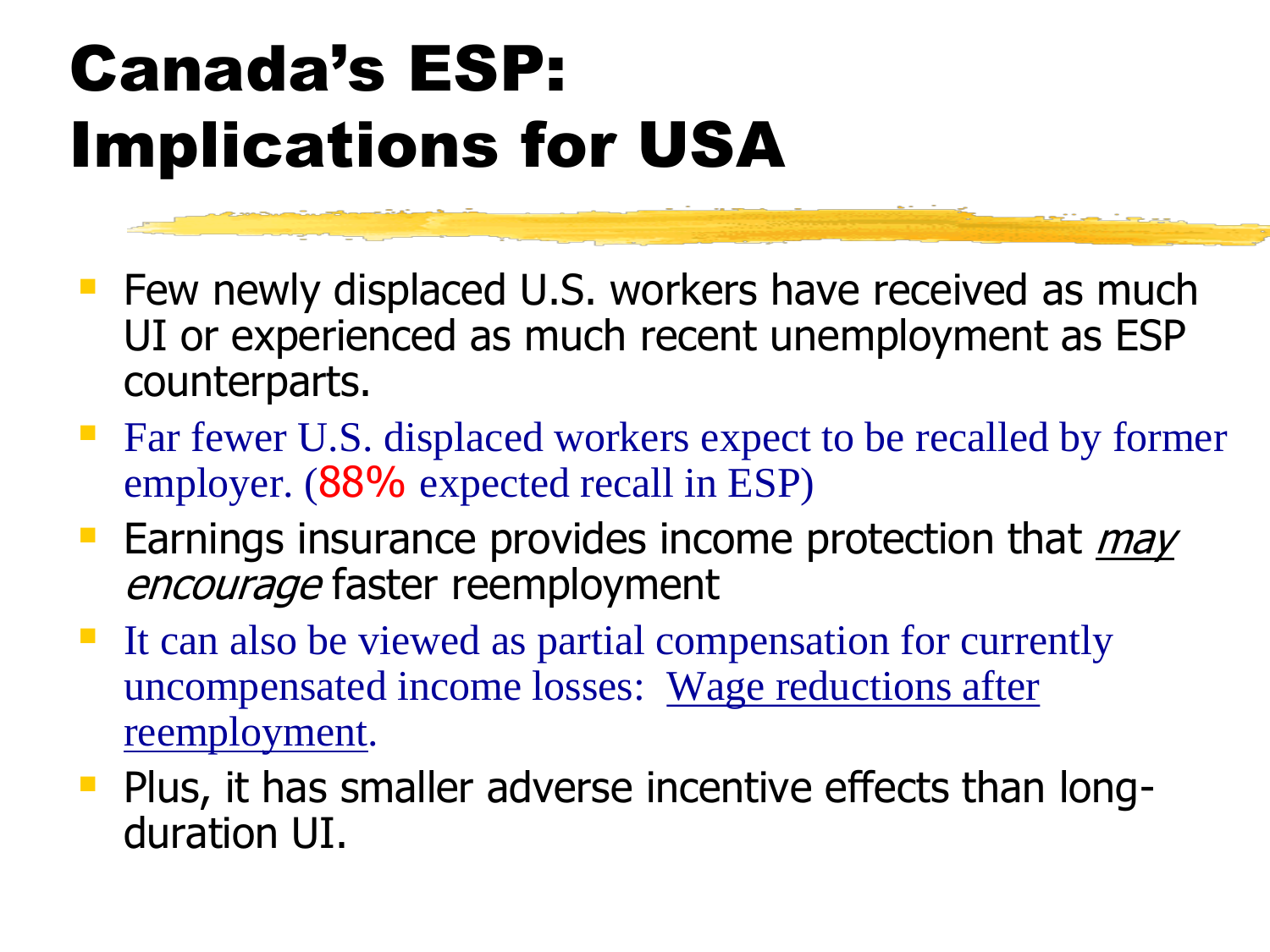## Other financial incentives for faster reemployment

- **Lower or declining replacement rates.**
- **Longer waiting period.**
- **Shorter potential benefit duration.**
- $\blacksquare$  The first and the third changes reduce the insurance value of UI, especially for long-duration unemployment.
- **The second reform is equivalent to a higher insurance** deductible: Large income losses are still well insured.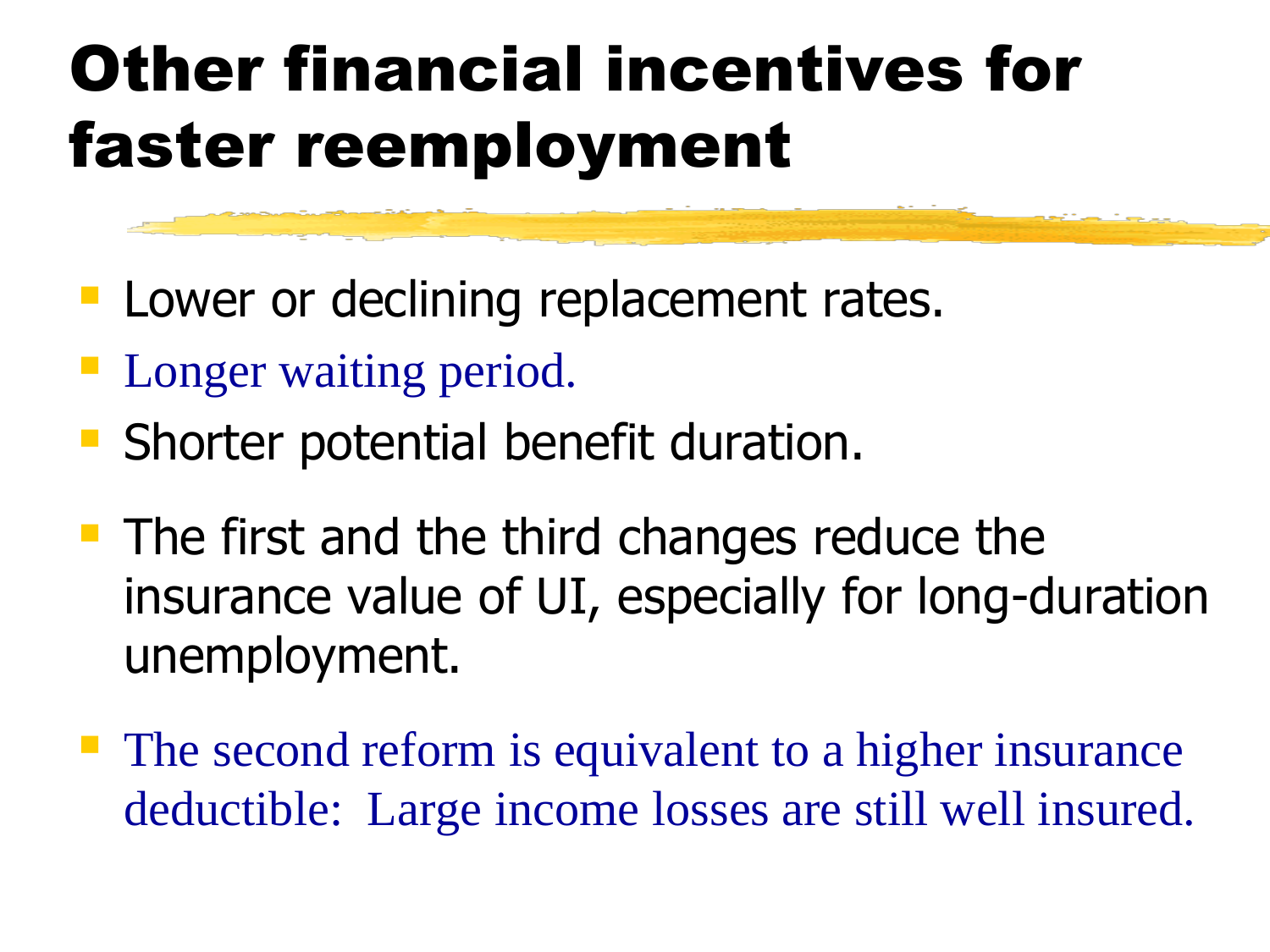#### Other approaches to reemployment: Reemployment services

- **Job matching, job clubs, worker profiling.** 
	- **These approaches often "work," but they frequently** do so by adding to the worker's cost of collecting UI
	- **They often reduce UI benefit duration and cost.**
	- If is less clear whether they speed reemployment by improving workers' search.
	- **There is little evidence these approaches** improve the quality of job-worker match.